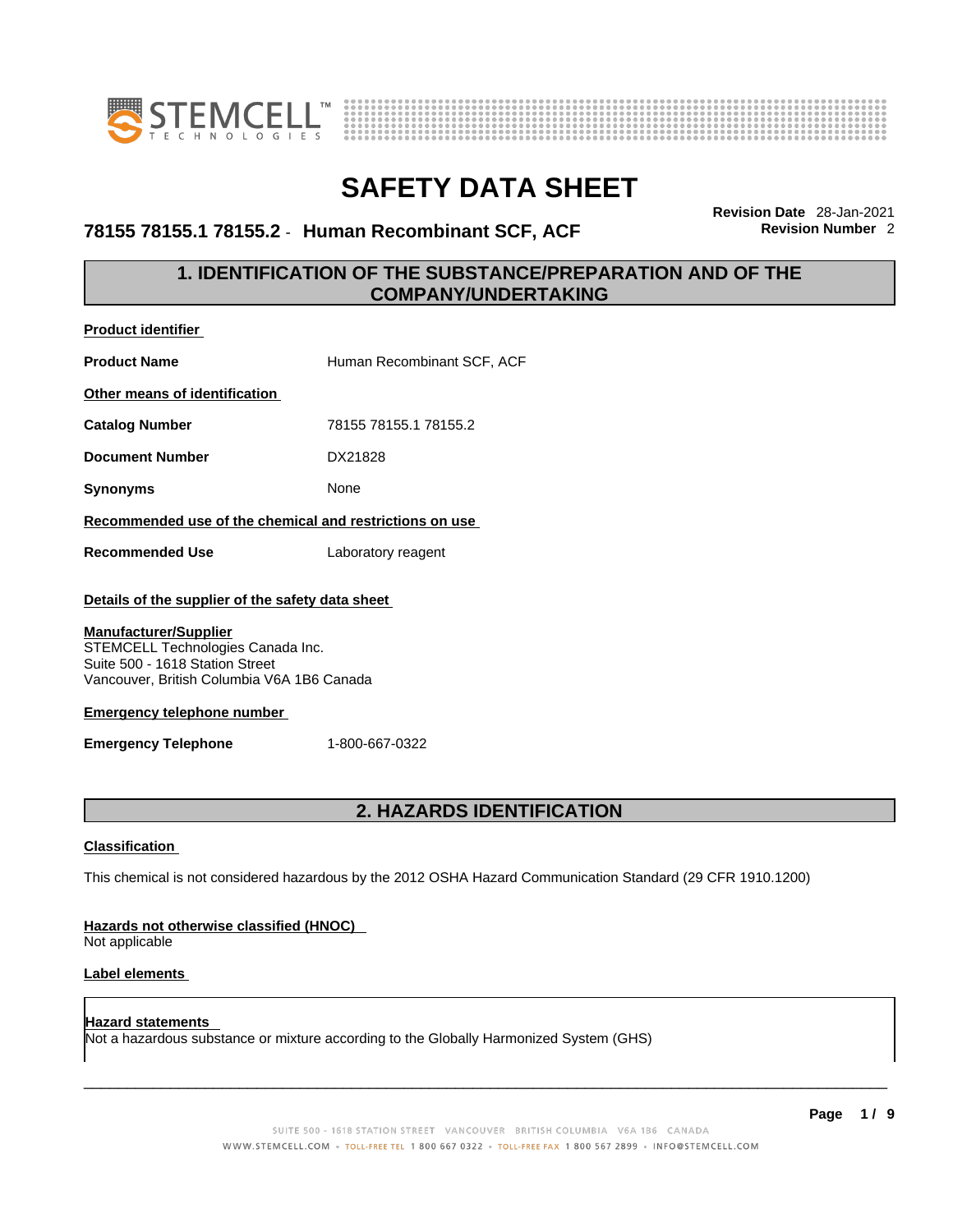



## \_\_\_\_\_\_\_\_\_\_\_\_\_\_\_\_\_\_\_\_\_\_\_\_\_\_\_\_\_\_\_\_\_\_\_\_\_\_\_\_\_\_\_\_\_\_\_\_\_\_\_\_\_\_\_\_\_\_\_\_\_\_\_\_\_\_\_\_\_\_\_\_\_\_\_\_\_\_\_\_\_\_\_\_\_\_\_\_\_\_\_\_\_ **Revision Date** 28-Jan-2021 **78155 78155.1 78155.2** - **Human Recombinant SCF, ACF Revision Number** 2

The product contains no substances which at their given concentration, are considered to be hazardous to health.

**Appearance** Powder **Physical state** Solid **Physical state Solid Physical state Solid Odor** No information available

**Other Information**  Not applicable

#### **Unknown acute toxicity** 0 % of the mixture consists of ingredient(s) of unknown toxicity

- 0 % of the mixture consists of ingredient(s) of unknown acute oral toxicity
- 0 % of the mixture consists of ingredient(s) of unknown acute dermal toxicity
- 0 % of the mixture consists of ingredient(s) of unknown acute inhalation toxicity (gas)
- 0 % of the mixture consists of ingredient(s) of unknown acute inhalation toxicity (vapor)

0 % of the mixture consists of ingredient(s) of unknown acute inhalation toxicity (dust/mist)

### **3. COMPOSITION/INFORMATION ON INGREDIENTS**

### **Substance**

Not a hazardous substance or mixture according to the Globally Harmonized System (GHS)

\*The exact percentage (concentration) of composition has been withheld as a trade secret.

### **4. FIRST AID MEASURES**

#### **Description of first aid measures**

| <b>Inhalation</b>                                                                                           | Remove to fresh air.                                                                                                    |  |
|-------------------------------------------------------------------------------------------------------------|-------------------------------------------------------------------------------------------------------------------------|--|
| Eye contact                                                                                                 | Rinse thoroughly with plenty of water for at least 15 minutes, lifting lower and upper eyelids.<br>Consult a physician. |  |
| <b>Skin contact</b>                                                                                         | Wash skin with soap and water.                                                                                          |  |
| Ingestion                                                                                                   | Clean mouth with water and drink afterwards plenty of water.                                                            |  |
| Most important symptoms and effects, both acute and delayed<br>No information available.<br><b>Symptoms</b> |                                                                                                                         |  |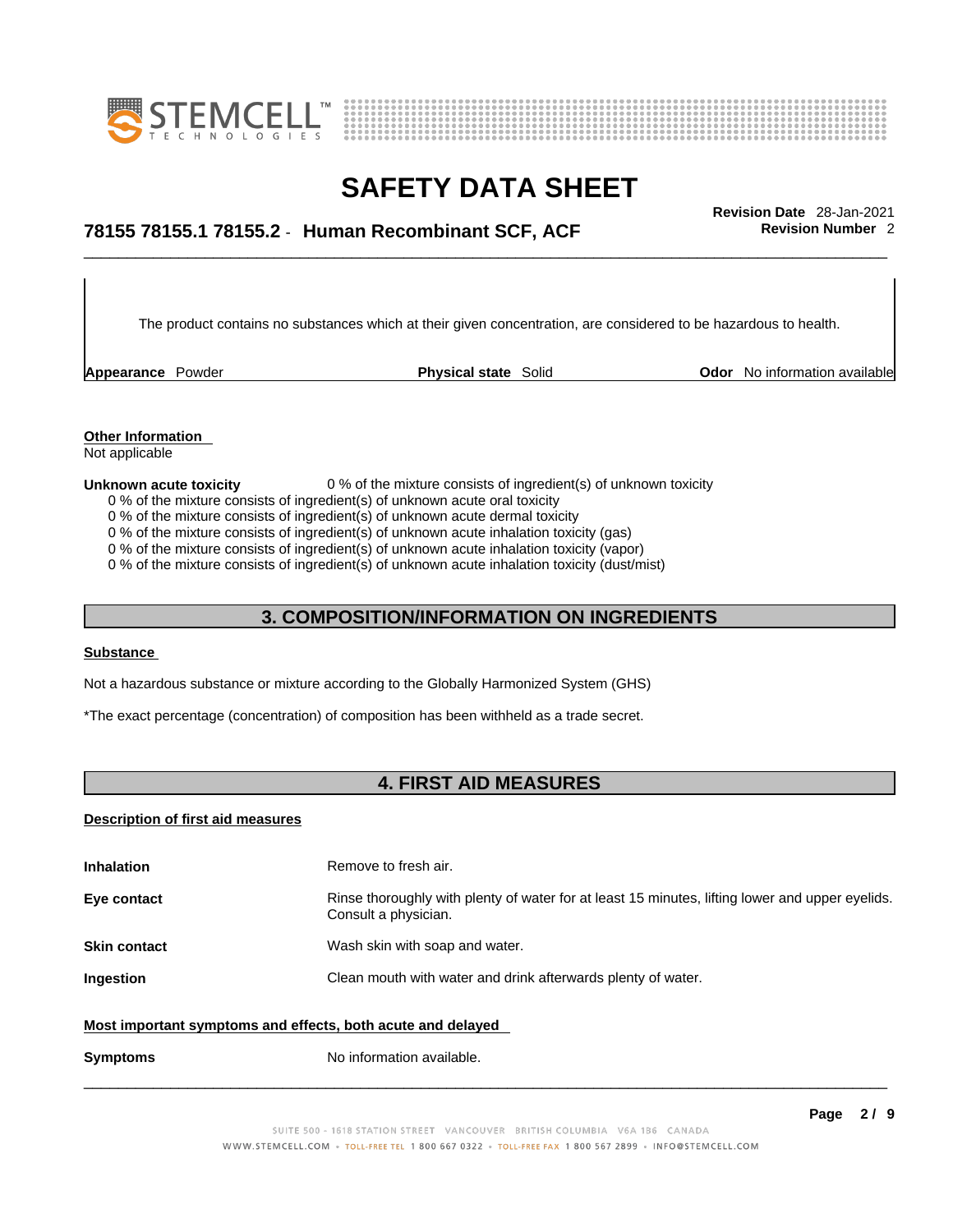



## \_\_\_\_\_\_\_\_\_\_\_\_\_\_\_\_\_\_\_\_\_\_\_\_\_\_\_\_\_\_\_\_\_\_\_\_\_\_\_\_\_\_\_\_\_\_\_\_\_\_\_\_\_\_\_\_\_\_\_\_\_\_\_\_\_\_\_\_\_\_\_\_\_\_\_\_\_\_\_\_\_\_\_\_\_\_\_\_\_\_\_\_\_ **Revision Date** 28-Jan-2021 **78155 78155.1 78155.2** - **Human Recombinant SCF, ACF Revision Number** 2

|                                                                                                                  | Indication of any immediate medical attention and special treatment needed                                                            |
|------------------------------------------------------------------------------------------------------------------|---------------------------------------------------------------------------------------------------------------------------------------|
| Note to physicians                                                                                               | Treat symptomatically.                                                                                                                |
|                                                                                                                  | <b>5. FIRE-FIGHTING MEASURES</b>                                                                                                      |
| <b>Suitable Extinguishing Media</b>                                                                              | Use extinguishing measures that are appropriate to local circumstances and the<br>surrounding environment.                            |
| Unsuitable extinguishing media                                                                                   | CAUTION: Use of water spray when fighting fire may be inefficient.                                                                    |
| Specific hazards arising from the<br>chemical                                                                    | No information available.                                                                                                             |
| <b>Explosion data</b><br><b>Sensitivity to Mechanical Impact None.</b><br><b>Sensitivity to Static Discharge</b> | None.                                                                                                                                 |
| Special protective equipment for<br>fire-fighters                                                                | Firefighters should wear self-contained breathing apparatus and full firefighting turnout<br>gear. Use personal protection equipment. |
|                                                                                                                  | <b>6. ACCIDENTAL RELEASE MEASURES</b>                                                                                                 |
|                                                                                                                  | Personal precautions, protective equipment and emergency procedures                                                                   |
| <b>Personal precautions</b>                                                                                      | Ensure adequate ventilation.                                                                                                          |
| <b>Environmental precautions</b>                                                                                 |                                                                                                                                       |

| <b>Litvil Officental Dividual District</b>           |                                                                                      |  |
|------------------------------------------------------|--------------------------------------------------------------------------------------|--|
| <b>Environmental precautions</b>                     | See Section 12 for additional Ecological Information.                                |  |
| Methods and material for containment and cleaning up |                                                                                      |  |
| <b>Methods for containment</b>                       | Prevent further leakage or spillage if safe to do so.                                |  |
| Methods for cleaning up                              | Pick up and transfer to properly labeled containers.                                 |  |
| <b>Prevention of secondary hazards</b>               | Clean contaminated objects and areas thoroughly observing environmental regulations. |  |

### **7. HANDLING AND STORAGE**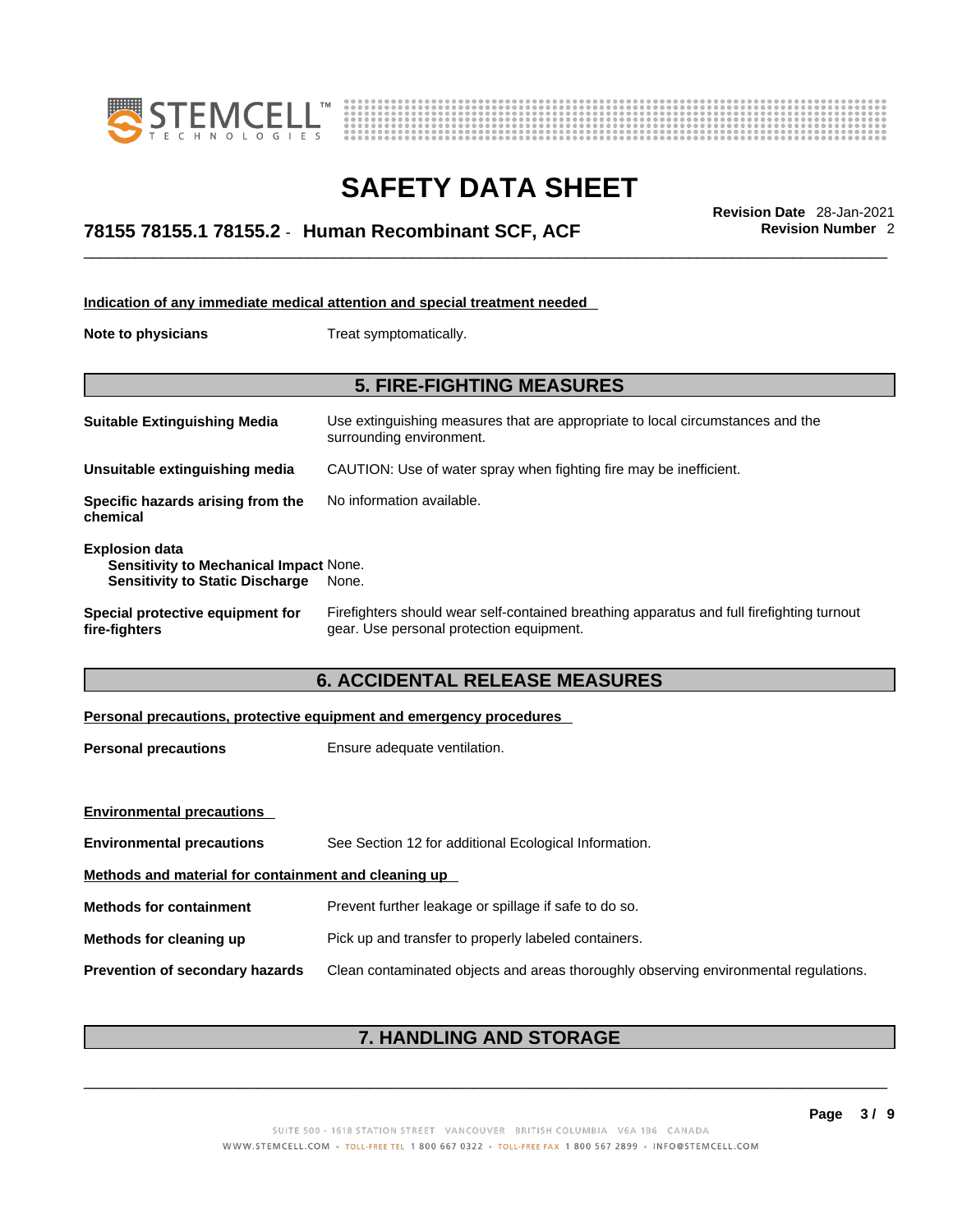



## \_\_\_\_\_\_\_\_\_\_\_\_\_\_\_\_\_\_\_\_\_\_\_\_\_\_\_\_\_\_\_\_\_\_\_\_\_\_\_\_\_\_\_\_\_\_\_\_\_\_\_\_\_\_\_\_\_\_\_\_\_\_\_\_\_\_\_\_\_\_\_\_\_\_\_\_\_\_\_\_\_\_\_\_\_\_\_\_\_\_\_\_\_ **Revision Date** 28-Jan-2021 **78155 78155.1 78155.2** - **Human Recombinant SCF, ACF Revision Number** 2

**Precautions for safe handling**

**Advice on safe handling** Handle in accordance with good industrial hygiene and safety practice.

### **Conditions for safe storage, including any incompatibilities**

**Storage Conditions** Store in accordance with information listed on the Product Information Sheet (PIS).

### **8. EXPOSURE CONTROLS/PERSONAL PROTECTION**

| <b>Control parameters</b>               |                                                                                                                                                                                                                                                                                                                                                                                                                        |
|-----------------------------------------|------------------------------------------------------------------------------------------------------------------------------------------------------------------------------------------------------------------------------------------------------------------------------------------------------------------------------------------------------------------------------------------------------------------------|
| <b>Exposure Limits</b>                  | The following ingredients are the only ingredients of the product above the cut-off level (or<br>level that contributes to the hazard classification of the mixture) which have an exposure<br>limit applicable in the region for which this safety data sheet is intended or other<br>recommended limit. At this time, the other relevant constituents have no known exposure<br>limits from the sources listed here. |
| <b>Appropriate engineering controls</b> |                                                                                                                                                                                                                                                                                                                                                                                                                        |
| <b>Engineering controls</b>             | <b>Showers</b><br>Eyewash stations<br>Ventilation systems.                                                                                                                                                                                                                                                                                                                                                             |
|                                         | Individual protection measures, such as personal protective equipment                                                                                                                                                                                                                                                                                                                                                  |
| <b>Eye/face protection</b>              | No special protective equipment required.                                                                                                                                                                                                                                                                                                                                                                              |
| Skin and body protection                | No special protective equipment required.                                                                                                                                                                                                                                                                                                                                                                              |
| <b>Respiratory protection</b>           | No protective equipment is needed under normal use conditions. If exposure limits are<br>exceeded or irritation is experienced, ventilation and evacuation may be required.                                                                                                                                                                                                                                            |
| General hygiene considerations          | Handle in accordance with good industrial hygiene and safety practice.                                                                                                                                                                                                                                                                                                                                                 |

### **9. PHYSICAL AND CHEMICAL PROPERTIES**

**Information on basic physical and chemical properties Physical state** Solid<br> **Appearance** Powder **Appearance**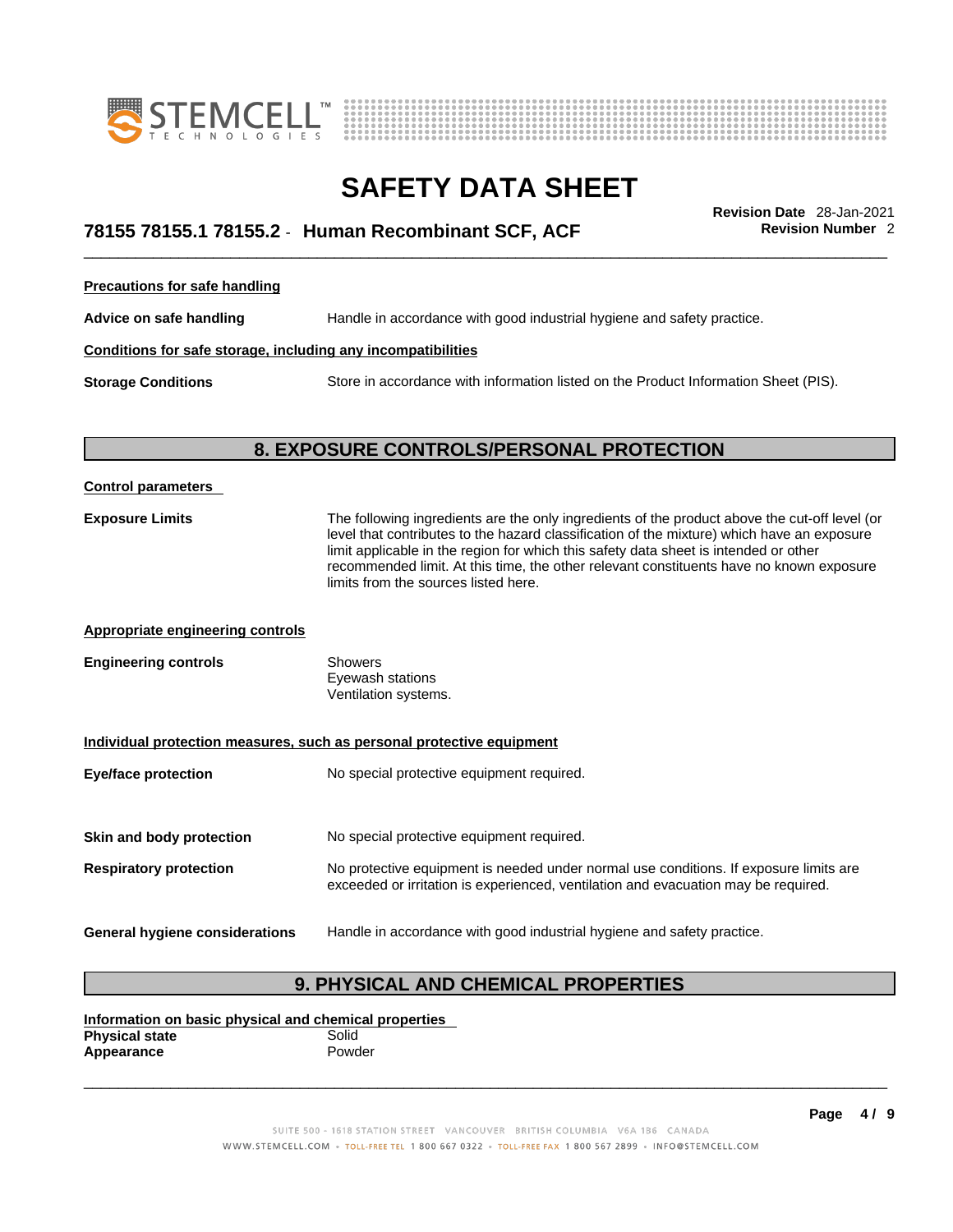



## \_\_\_\_\_\_\_\_\_\_\_\_\_\_\_\_\_\_\_\_\_\_\_\_\_\_\_\_\_\_\_\_\_\_\_\_\_\_\_\_\_\_\_\_\_\_\_\_\_\_\_\_\_\_\_\_\_\_\_\_\_\_\_\_\_\_\_\_\_\_\_\_\_\_\_\_\_\_\_\_\_\_\_\_\_\_\_\_\_\_\_\_\_ **Revision Date** 28-Jan-2021 **78155 78155.1 78155.2** - **Human Recombinant SCF, ACF Revision Number** 2

**Explosive properties** No information available<br> **Oxidizing properties** No information available **Property Malues Values Property Remarks •**<br> **pH** No data available None known<br>
Melting point / freezing point No data available None known **Melting point / freezing point** No data available None known<br> **Boiling point / boiling range** No data available None known **Boiling point / boiling range** No data available None known<br> **Flash noint** None known<br>
No data available None Known **Flash point**<br> **Flash point**<br> **Fvanoration rate** None Known<br>
No data available None Known<br>
None known **Evaporation rate Flammability (solid, gas)** No data available None Known None known **Flammability Limit in Air None known None known Upper flammability limit:** No data available **Lower flammability limit:** No data available **Vapor pressure** The Society No data available and the None known<br> **Vapor density** No data available None known **Vapor density** No data available None known **Relative density 1988 Control and Social Article Relative density None known<br>
<b>Water solubility** No data available None known **Water solubility Solubility in other solvents** No data available None known **Partition coefficient No data available None known Autoignition temperature** No data available None known<br> **Decomposition temperature** No data available None known **Decomposition temperature** No data available **None known**<br>
No data available **None known**<br>
None known **Kinematic viscosity** No data available<br> **Dynamic viscosity** No data available **Dynamic viscosity No data available None known** 

**Other Information** 

**Color Color No information available Odor** No information available **Odor threshold** No information available

**Softening point**<br> **Molecular weight**<br> **Molecular weight**<br> **Molecular weight**<br> **Molecular weight Molecular weight Molecular is a structure of the No information available Molecular formula Molecular System Molecular formula** No information available **VOC Content (%)** No information available **Liquid Density** No information available **Bulk density No information available** 

**No information available** 

#### **Property Remarks •** Method **Values Remarks** •**Method**

### **10. STABILITY AND REACTIVITY**

| <b>Reactivity</b>                                                       | No information available.                 |
|-------------------------------------------------------------------------|-------------------------------------------|
| <b>Chemical stability</b>                                               | Stable under normal conditions.           |
| <b>Possibility of hazardous reactions</b> None under normal processing. |                                           |
| <b>Conditions to avoid</b>                                              | None known based on information supplied. |
| Incompatible materials                                                  | None known based on information supplied. |
|                                                                         |                                           |

**Hazardous decomposition products** None known based on information supplied.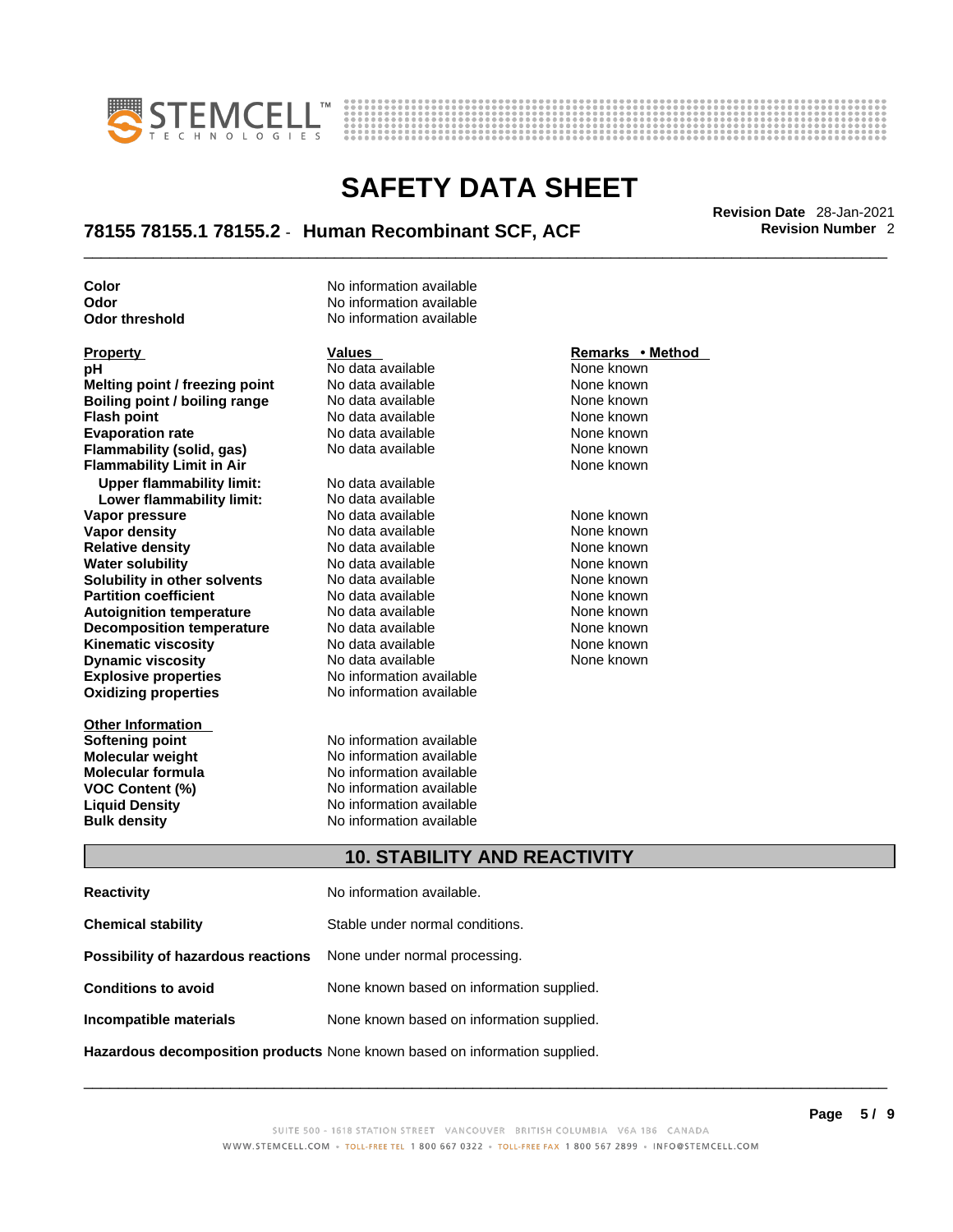



## \_\_\_\_\_\_\_\_\_\_\_\_\_\_\_\_\_\_\_\_\_\_\_\_\_\_\_\_\_\_\_\_\_\_\_\_\_\_\_\_\_\_\_\_\_\_\_\_\_\_\_\_\_\_\_\_\_\_\_\_\_\_\_\_\_\_\_\_\_\_\_\_\_\_\_\_\_\_\_\_\_\_\_\_\_\_\_\_\_\_\_\_\_ **Revision Date** 28-Jan-2021 **78155 78155.1 78155.2** - **Human Recombinant SCF, ACF Revision Number** 2

### **11. TOXICOLOGICAL INFORMATION**

**Information on likely routes of exposure**

| <b>Product Information</b> |                                                                   |
|----------------------------|-------------------------------------------------------------------|
| <b>Inhalation</b>          | Specific test data for the substance or mixture is not available. |
| Eye contact                | Specific test data for the substance or mixture is not available. |
| <b>Skin contact</b>        | Specific test data for the substance or mixture is not available. |
| Ingestion                  | Specific test data for the substance or mixture is not available. |
|                            |                                                                   |

**Symptoms related to the physical,chemical and toxicological characteristics**

**Symptoms** No information available.

#### **Numerical measures of toxicity**

#### **Acute toxicity**

**Unknown acute toxicity** 0 % of the mixture consists of ingredient(s) of unknown toxicity

0 % of the mixture consists of ingredient(s) of unknown acute oral toxicity

0 % of the mixture consists of ingredient(s) of unknown acute dermal toxicity

0 % of the mixture consists of ingredient(s) of unknown acute inhalation toxicity (gas)

0 % of the mixture consists of ingredient(s) of unknown acute inhalation toxicity (vapor)

0 % of the mixture consists of ingredient(s) of unknown acute inhalation toxicity (dust/mist)

Product Information

#### **Delayed and immediate effects as well as chronic effects from short and long-term exposure**

| <b>Skin corrosion/irritation</b>                                       | No information available. |
|------------------------------------------------------------------------|---------------------------|
| <b>Product Information</b>                                             |                           |
| Serious eye damage/eye irritation                                      | No information available. |
| <b>Product Information</b>                                             |                           |
| <b>Respiratory or skin sensitization</b><br><b>Product Information</b> | No information available. |
|                                                                        |                           |
| <b>Germ cell mutagenicity</b><br><b>Product Information</b>            | No information available. |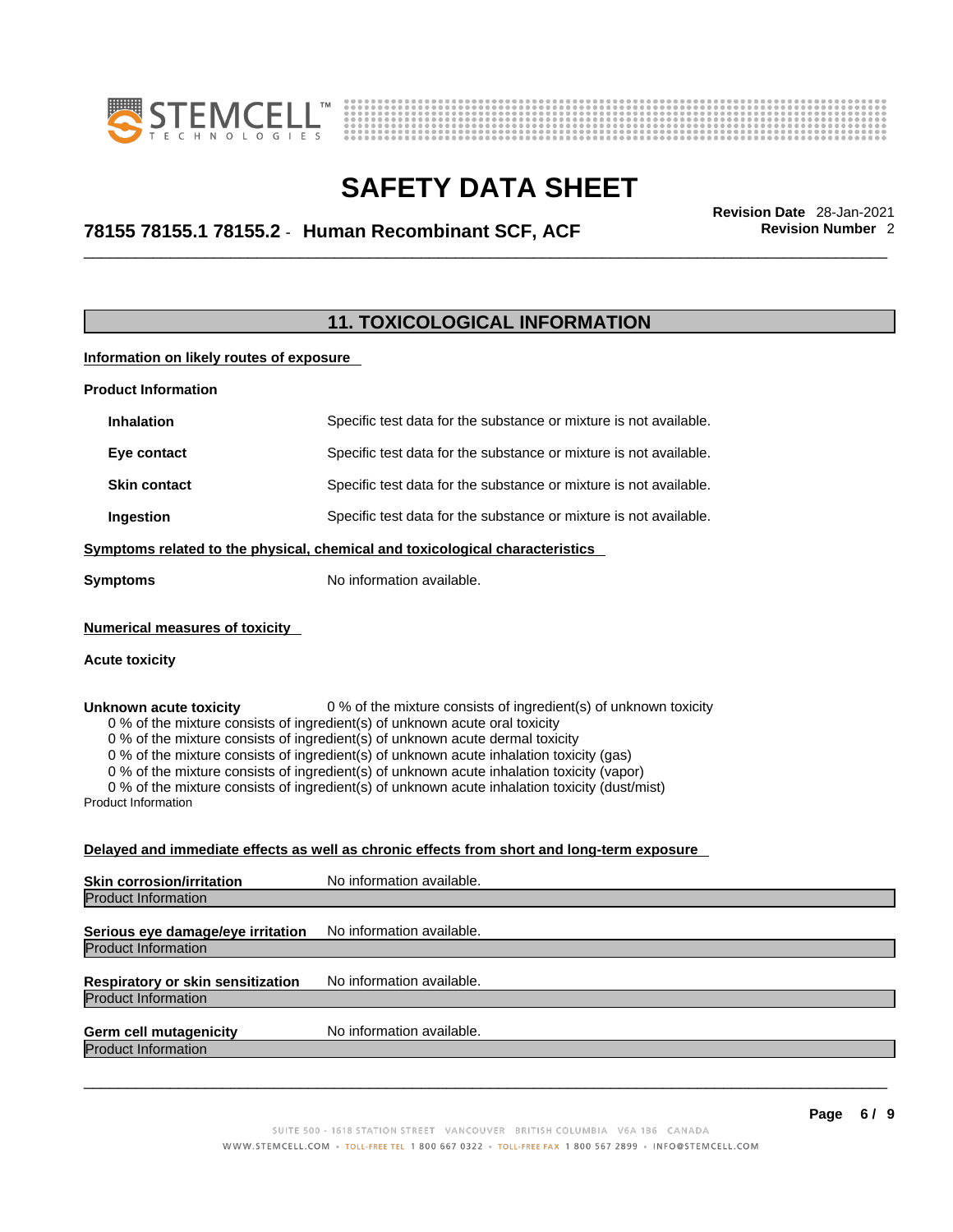



## \_\_\_\_\_\_\_\_\_\_\_\_\_\_\_\_\_\_\_\_\_\_\_\_\_\_\_\_\_\_\_\_\_\_\_\_\_\_\_\_\_\_\_\_\_\_\_\_\_\_\_\_\_\_\_\_\_\_\_\_\_\_\_\_\_\_\_\_\_\_\_\_\_\_\_\_\_\_\_\_\_\_\_\_\_\_\_\_\_\_\_\_\_ **Revision Date** 28-Jan-2021 **78155 78155.1 78155.2** - **Human Recombinant SCF, ACF Revision Number** 2

| Carcinogenicity                 | No information available.                                                 |  |
|---------------------------------|---------------------------------------------------------------------------|--|
| <b>Reproductive toxicity</b>    | No information available.                                                 |  |
|                                 | <b>Product Information</b>                                                |  |
| <b>STOT - single exposure</b>   | No information available.                                                 |  |
|                                 | <b>Product Information</b>                                                |  |
| <b>STOT - repeated exposure</b> | No information available.                                                 |  |
|                                 | <b>Product Information</b>                                                |  |
| <b>Aspiration hazard</b>        | No information available.                                                 |  |
|                                 |                                                                           |  |
|                                 | <b>12. ECOLOGICAL INFORMATION</b>                                         |  |
|                                 |                                                                           |  |
| <b>Ecotoxicity</b>              | The environmental impact of this product has not been fully investigated. |  |
| <b>Product Information</b>      |                                                                           |  |
| Persistence and degradability   | No information available.                                                 |  |
| <b>Bioaccumulation</b>          | There is no data for this product.                                        |  |
| Other adverse effects           | No information available.                                                 |  |

### **13. DISPOSAL CONSIDERATIONS**

| Waste treatment methods                |                                                                                                                    |
|----------------------------------------|--------------------------------------------------------------------------------------------------------------------|
| Waste from residues/unused<br>products | Dispose of in accordance with local regulations. Dispose of waste in accordance with<br>environmental legislation. |
| <b>Contaminated packaging</b>          | Do not reuse empty containers.                                                                                     |

### **14. TRANSPORT INFORMATION**

DOT Not regulated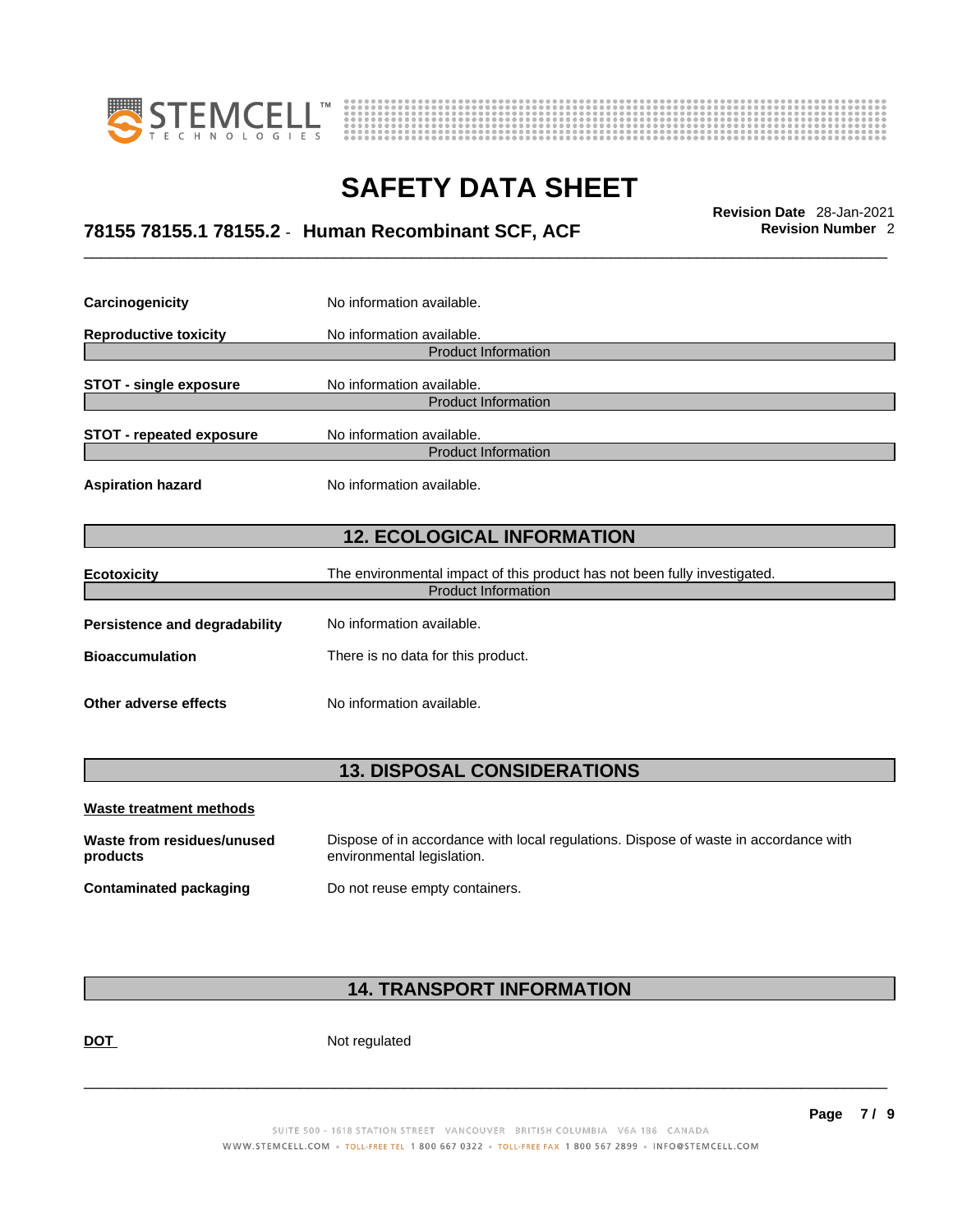



## \_\_\_\_\_\_\_\_\_\_\_\_\_\_\_\_\_\_\_\_\_\_\_\_\_\_\_\_\_\_\_\_\_\_\_\_\_\_\_\_\_\_\_\_\_\_\_\_\_\_\_\_\_\_\_\_\_\_\_\_\_\_\_\_\_\_\_\_\_\_\_\_\_\_\_\_\_\_\_\_\_\_\_\_\_\_\_\_\_\_\_\_\_ **Revision Date** 28-Jan-2021 **78155 78155.1 78155.2** - **Human Recombinant SCF, ACF Revision Number** 2

| <u>TDG</u>  | Not regulated |
|-------------|---------------|
| <b>MEX</b>  | Not regulated |
| ICAO (air)  | Not regulated |
| <b>IATA</b> | Not regulated |
| <b>IMDG</b> | Not regulated |
| <b>RID</b>  | Not regulated |
| <b>ADR</b>  | Not regulated |
| <b>ADN</b>  | Not regulated |
|             |               |

### **15. REGULATORY INFORMATION**

| <b>International Inventories</b> |                 |  |
|----------------------------------|-----------------|--|
| TSCA                             | Does not comply |  |
| <b>DSL/NDSL</b>                  | Does not comply |  |
| <b>EINECS/ELINCS</b>             | Does not comply |  |
| <b>ENCS</b>                      | Does not comply |  |
| <b>IECSC</b>                     | Does not comply |  |
| <b>KECL</b>                      | Does not comply |  |
| <b>PICCS</b>                     | Does not comply |  |
| AICS                             | Does not comply |  |

 **Legend:** 

 **TSCA** - United States Toxic Substances Control Act Section 8(b) Inventory

 **DSL/NDSL** - Canadian Domestic Substances List/Non-Domestic Substances List

 **EINECS/ELINCS** - European Inventory of Existing Chemical Substances/European List of Notified Chemical Substances

 **ENCS** - Japan Existing and New Chemical Substances

 **IECSC** - China Inventory of Existing Chemical Substances

 **KECL** - Korean Existing and Evaluated Chemical Substances

 **PICCS** - Philippines Inventory of Chemicals and Chemical Substances

 **AICS** - Australian Inventory of Chemical Substances

#### **US Federal Regulations**

#### **SARA 313**

Section 313 of Title III of the Superfund Amendments and Reauthorization Act of 1986 (SARA). This product does not contain any chemicals which are subject to the reporting requirements of the Act and Title 40 of the Code of Federal Regulations, Part 372.

| N٥ |  |
|----|--|
| N٥ |  |
| N٥ |  |
|    |  |